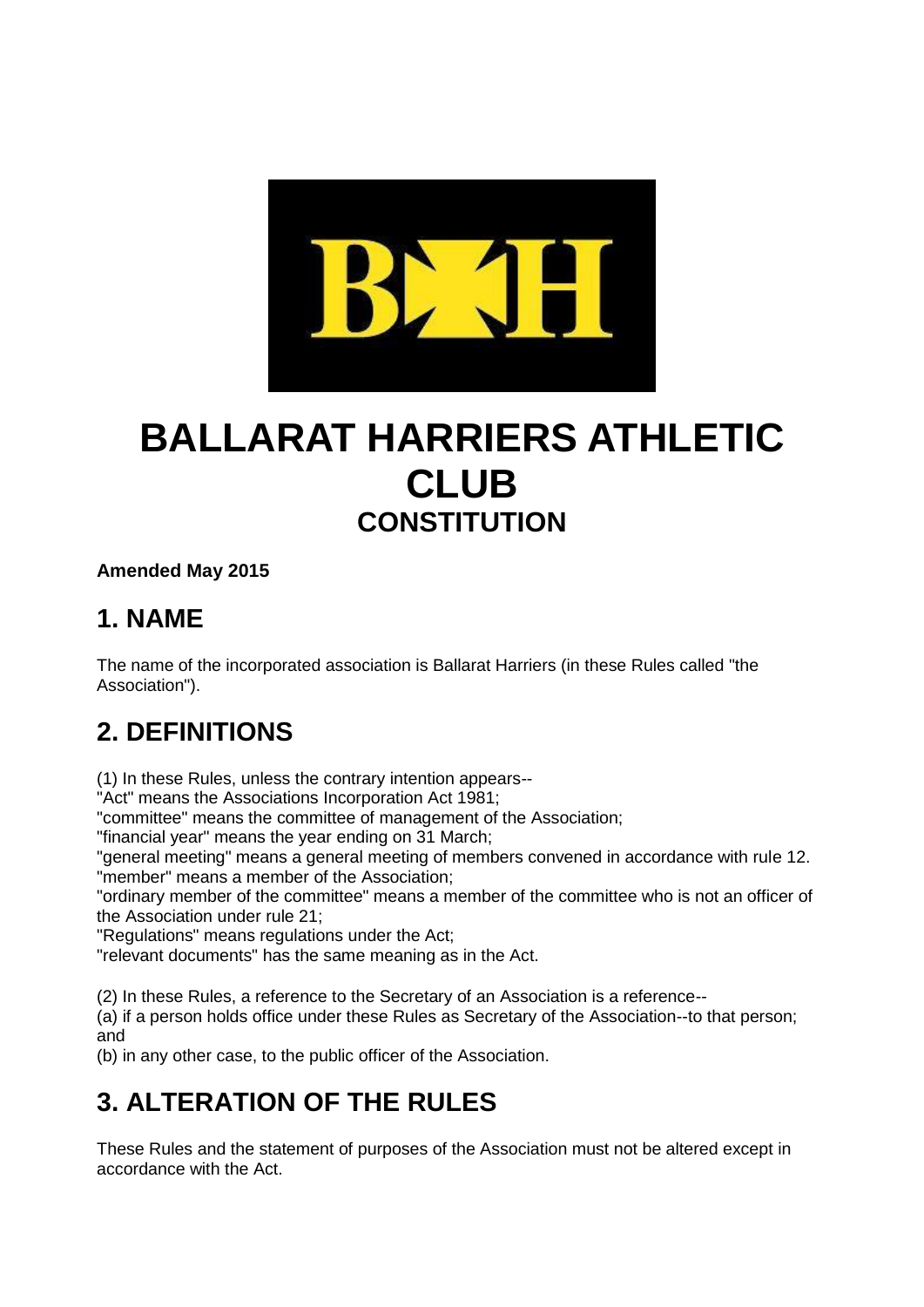## **4. MEMBERSHIP, ENTRY FEES AND SUBSCRIPTION**

(1) A person who applies and is approved for membership as provided in these Rules is eligible to be a member of the Association on payment of the entrance fee and annual subscription payable under these Rules.

(2) A person who is not a member of the Association at the time of the incorporation of the Association (or who was a member at that time but has ceased to be a member) must not be admitted to membership unless-

(a) he or she applies for membership in accordance with sub-rule (3); and

(b) the admission as a member is approved by the committee.

(3) An application of a person for membership of the Association must;

(a) be made in writing in the form set out by the committee; and

(b) be accompanied by the membership fee set by the committee under sub-rule (11); and

(c) be lodged with the Registrar of the Association.

(4) An applicant for membership becomes a member and is entitled to exercise the rights of membership when his or her name is entered in the register of members.

(5) A right, privilege, or obligation of a person by reason of membership of the Association-

(a) is not capable of being transferred or transmitted to another person; and

(b) terminates upon the cessation of membership whether by death or resignation or otherwise.

(6) The entrance fee is the relevant amount fixed by the committee.

(7) The annual membership fees are set out by the committee and cover the period from 1 April in each year to 31 March the following year.

### **5. REGISTER OF MEMBERS**

(1) The Registrar must keep and maintain a register of members containing--

(a) the name and address of each member; and

(b) the date on which each member's name was entered in the register.

(2) The register is available for inspection free of charge by any member upon request.

#### **6. CEASING MEMBERSHIP**

(1) A member of the Association who has paid all moneys due and payable by a member to the Association may resign from the Association by giving one month's notice in writing to the Secretary of his or her intention to resign.

(2) After the expiry of the period referred to in sub-rule (1)--

(a) the member ceases to be a member; and

(b) the Secretary must record in the register of members the date on which the member ceased to be a member.

#### **7. DISCIPLINE, SUSPENSION AND EXPULSION OF MEMBERS**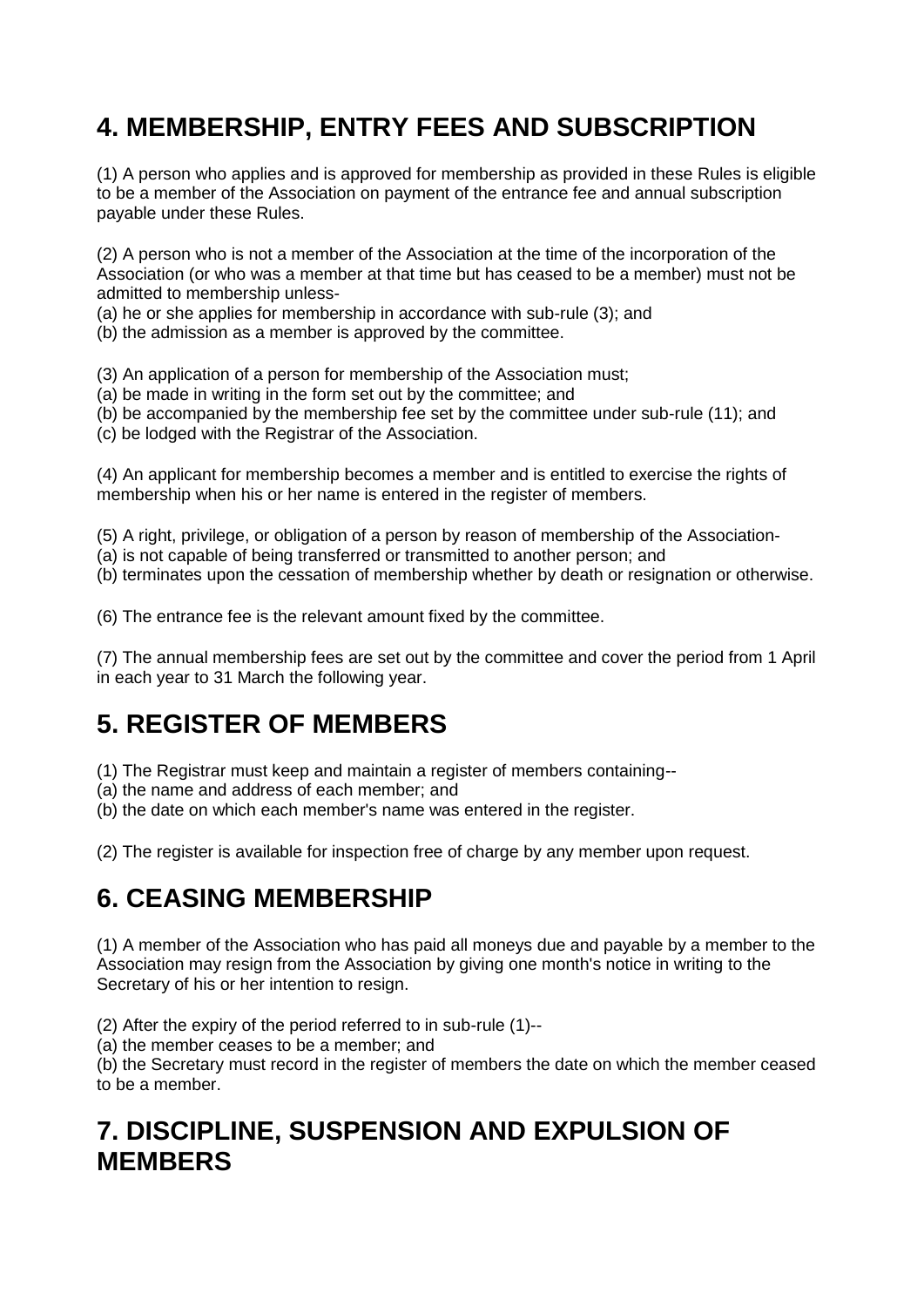Subject to these Rules, if the committee is of the opinion that a member has refused or neglected to comply with these Rules, or has been guilty of conduct unbecoming a member or prejudicial to the interests of the Association, the committee may by resolution- (a) fine that member an amount not exceeding \$500; or

(b) suspend that member from membership of the Association for a specified period; or

(c) expel that member from the Association.

(2) A resolution of the committee under sub-rule (1) does not take effect unless--

(a) at a meeting held in accordance with sub-rule (3), the committee confirms the resolution; and (b) if the member exercises a right of appeal to the Association under this rule, the Association confirms the resolution in accordance with this rule.

(3) A meeting of the committee to confirm or revoke a resolution passed under sub-rule (1) must be held not earlier than 14 days, and not later than 28 days, after notice has been given to the member in accordance with sub-rule (4).

(4) For the purposes of giving notice in accordance with sub-rule (3), the Secretary must, as soon as practicable, cause to be given to the member a written notice-

(a) setting out the resolution of the committee and the grounds on which it is based; and (b) stating that the member, or his or her representative, may address the committee at a meeting to be held not earlier than 14 days and not later than 28 days after the notice has been given to that member; and

(c) stating the date, place and time of that meeting; and

(d) informing the member that he or she may do one or both of the following--

(i) attend that meeting;

(ii) give to the committee before the date of that meeting a written statement seeking the revocation of the resolution;

(e) informing the member that, if at that meeting, the committee confirms the resolution, he or she may, not later than 48 hours after that meeting, give the Secretary a notice to the effect that he or she wishes to appeal to the Association in general meeting against the resolution.

(5) At a meeting of the committee to confirm or revoke a resolution passed under sub-rule (1), the committee must-

(a) give the member, or his or her representative, an opportunity to be heard; and

(b) give due consideration to any written statement submitted by the member; and

(c) determine by resolution whether to confirm or to revoke the resolution.

(6) If at the meeting of the committee, the committee confirms the resolution, the member may, not later than 48 hours after that meeting, give the Secretary a notice to the effect that he or she wishes to appeal to the Association in general meeting against the resolution.

(7) If the Secretary receives a notice under sub-rule (6), he or she must notify the committee and the committee must convene a general meeting of the Association to be held within 21 days after the date on which the Secretary received the notice.

(8) At a general meeting of the Association convened under sub-rule (7)-

(a) no business other than the question of the appeal may be conducted; and

(b) the committee may place before the meeting details of the grounds for the resolution and the reasons for the passing of the resolution; and

(c) the member, or his or her representative, must be given an opportunity to be heard; and

(d) the members present must vote by secret ballot on the question whether the resolution should be confirmed or revoked.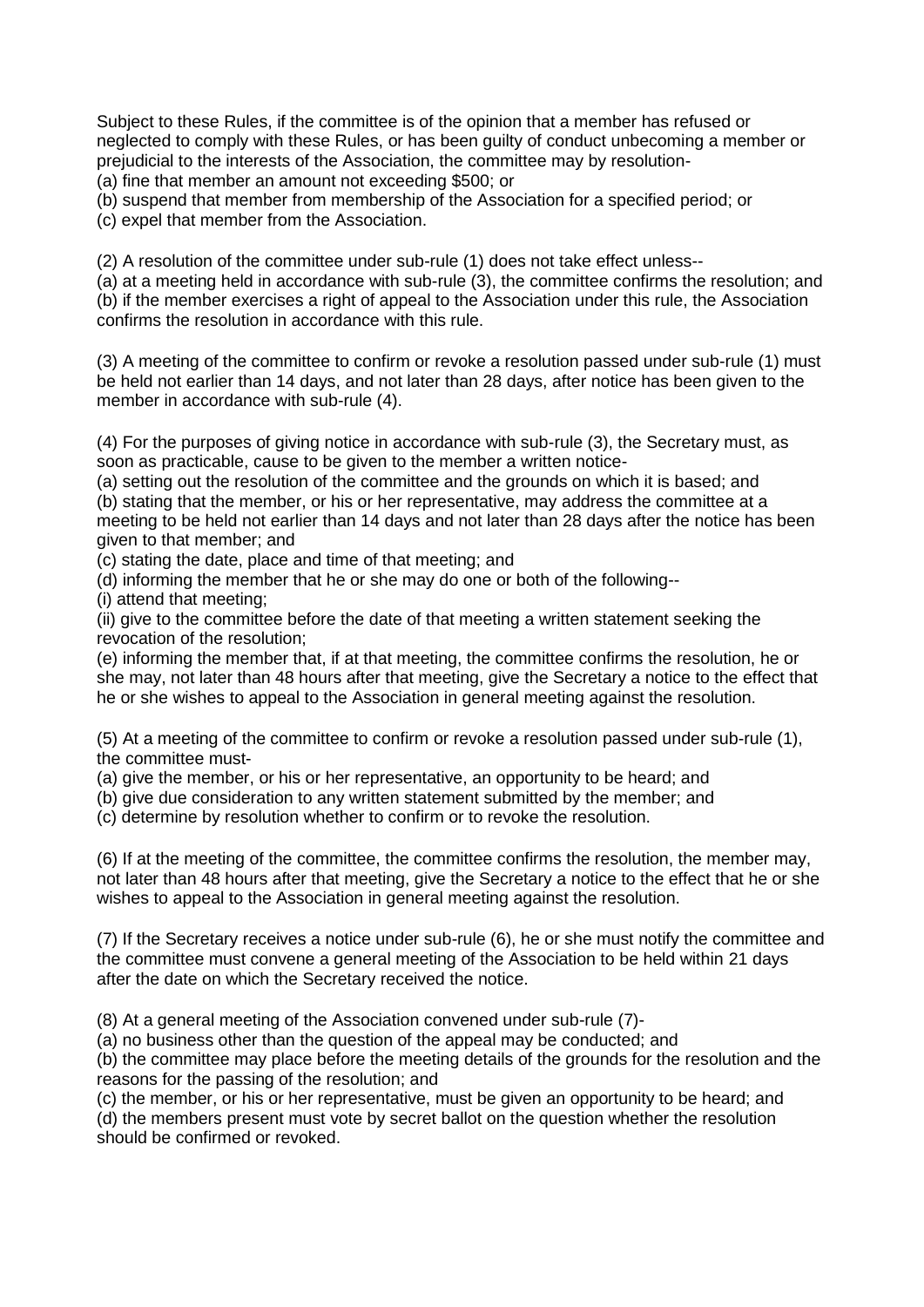(9) A resolution is confirmed if, at the general meeting, not less than two-thirds of the members vote in person, or by proxy, in favour of the resolution. In any other case, the resolution is revoked.

### **8. DISPUTES AND MEDIATION**

(1) The grievance procedure set out in this rule applies to disputes under these Rules between-

- (a) a member and another member; or
- (b) a member and the Association.

(2) The parties to the dispute must meet and discuss the matter in dispute, and, if possible, resolve the dispute within 14 days after the dispute comes to the attention of all of the parties.

(3) If the parties are unable to resolve the dispute at the meeting, or if a party fails to attend that meeting, then the parties must, within 10 days, hold a meeting in the presence of a mediator.

(4) The mediator must be--

(a) a person chosen by agreement between the parties; or

(b) in the absence of agreement--

(i) in the case of a dispute between a member and another member, a person appointed by the committee of the Association; or

(ii) in the case of a dispute between a member and the Association, a person who is a mediator appointed or employed by the Dispute Settlement Centre of Victoria (Department of Justice).

(5) A member of the Association can be a mediator.

(6) The mediator cannot be a member who is a party to the dispute.

(7) The parties to the dispute must, in good faith, attempt to settle the dispute by mediation.

(8) The mediator, in conducting the mediation, must:-

(a) give the parties to the mediation process every opportunity to be heard; and

(b) allow due consideration by all parties of any written statement submitted by any party; and (c) ensure that natural justice is accorded to the parties to the dispute throughout the mediation process.

(9) The mediator must not determine the dispute.

(10) If the mediation process does not result in the dispute being resolved, the parties may seek to resolve the dispute in accordance with the Act or otherwise at law.

### **9. ANNUAL GENERAL MEETINGS**

(1) The committee may determine the date, time and place of the annual general meeting of the Association.

(2) The notice convening the annual general meeting must specify that the meeting is an annual general meeting.

(3) The ordinary business of the annual general meeting shall be-

(a) to confirm the minutes of the previous annual general meeting and of any general meeting held since that meeting; and

(b) to receive from the committee reports upon the transactions of the Association during the last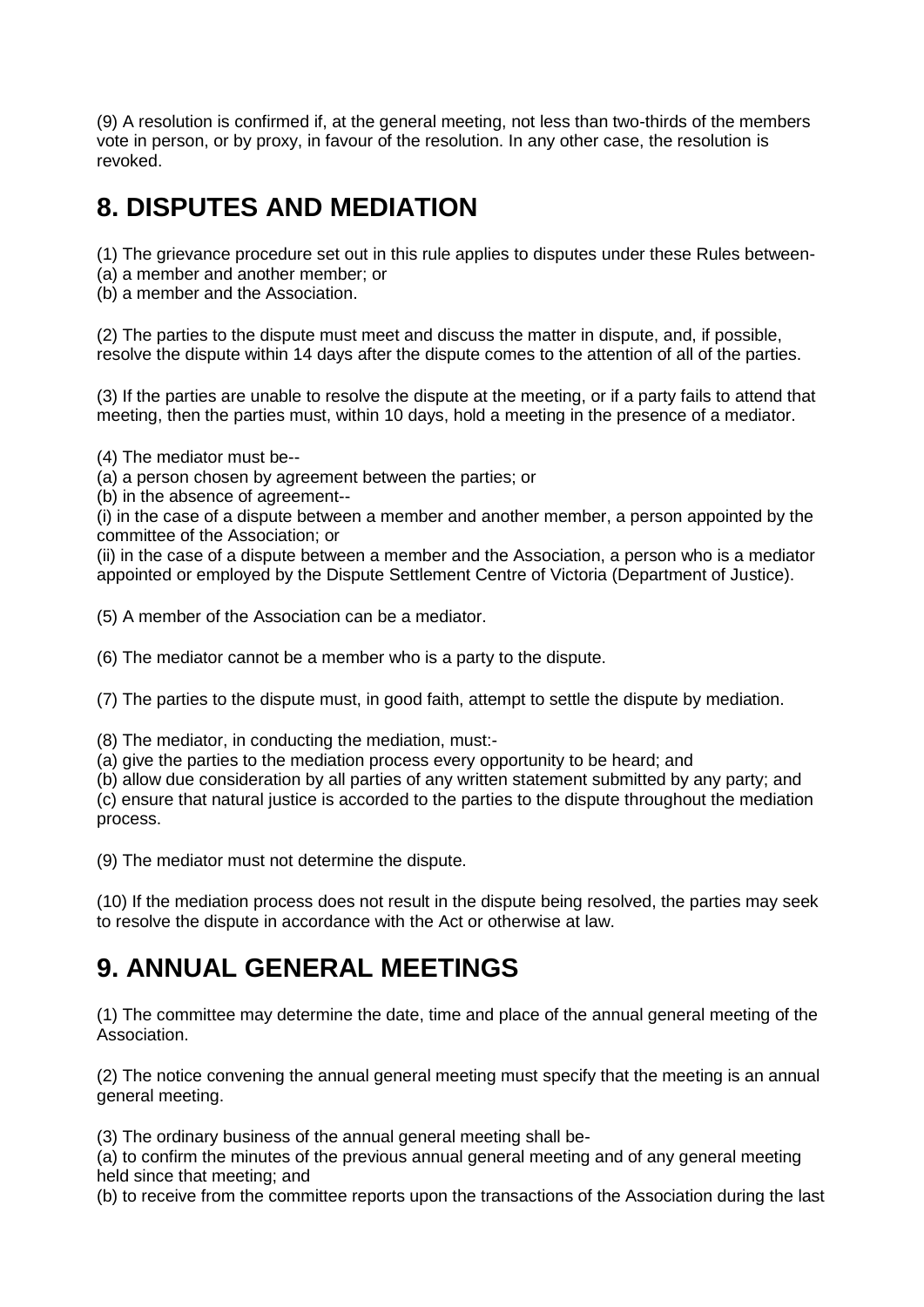preceding financial year; and

(c) to receive from the committee a report upon the committee meetings since the last annual general meeting, including details of the attendance and apologies of each member of the committee; and

(d) to elect officers of the Association and the ordinary members of the committee; and (e) to receive and consider the statement submitted by the Association in accordance with section 30(3) of the Act.

(4) The annual general meeting may conduct any special business of which notice has been given in accordance with these Rules.

### **10. SPECIAL GENERAL MEETINGS**

(1) In addition to the annual general meeting, any other general meetings may be held in the same year.

(2) All general meetings other than the annual general meeting are special general meetings.

(3) The committee may, whenever it thinks fit, convene a special general meeting of the Association.

(4) If, but for this sub-rule, more than 15 months would elapse between annual general meetings, the committee must convene a special general meeting before the expiration of that period.

(5) The committee must, on the request in writing of members representing not less than 5 per cent of the total number of members, convene a special general meeting of the Association.

- (6) The request for a special general meeting must-
- (a) state the objects of the meeting; and
- (b) be signed by the members requesting the meeting; and
- (c) be sent to the address of the Secretary.

(7) If the committee does not cause a special general meeting to be held within one month after the date on which the request is sent to the address of the Secretary, the members making the request, or any of them, may convene a special general meeting to be held not later than 3 months after that date.

(8) If a special general meeting is convened by members in accordance with this rule, it must be convened in the same manner so far as possible as a meeting convened by the committee and all reasonable expenses incurred in convening the special general meeting must be refunded by the Association to the persons incurring the expenses.

### **11. SPECIAL BUSINESS**

All business that is conducted at a special general meeting and all business that is conducted at the annual general meeting, except for business conducted under the rules as ordinary business of the annual general meeting, is deemed to be special business.

### **12. NOTICE OF GENERAL MEETINGS**

(1) The Secretary of the Association, at least 14 days, or if a special resolution has been proposed at least 21 days, before the date fixed for holding a general meeting of the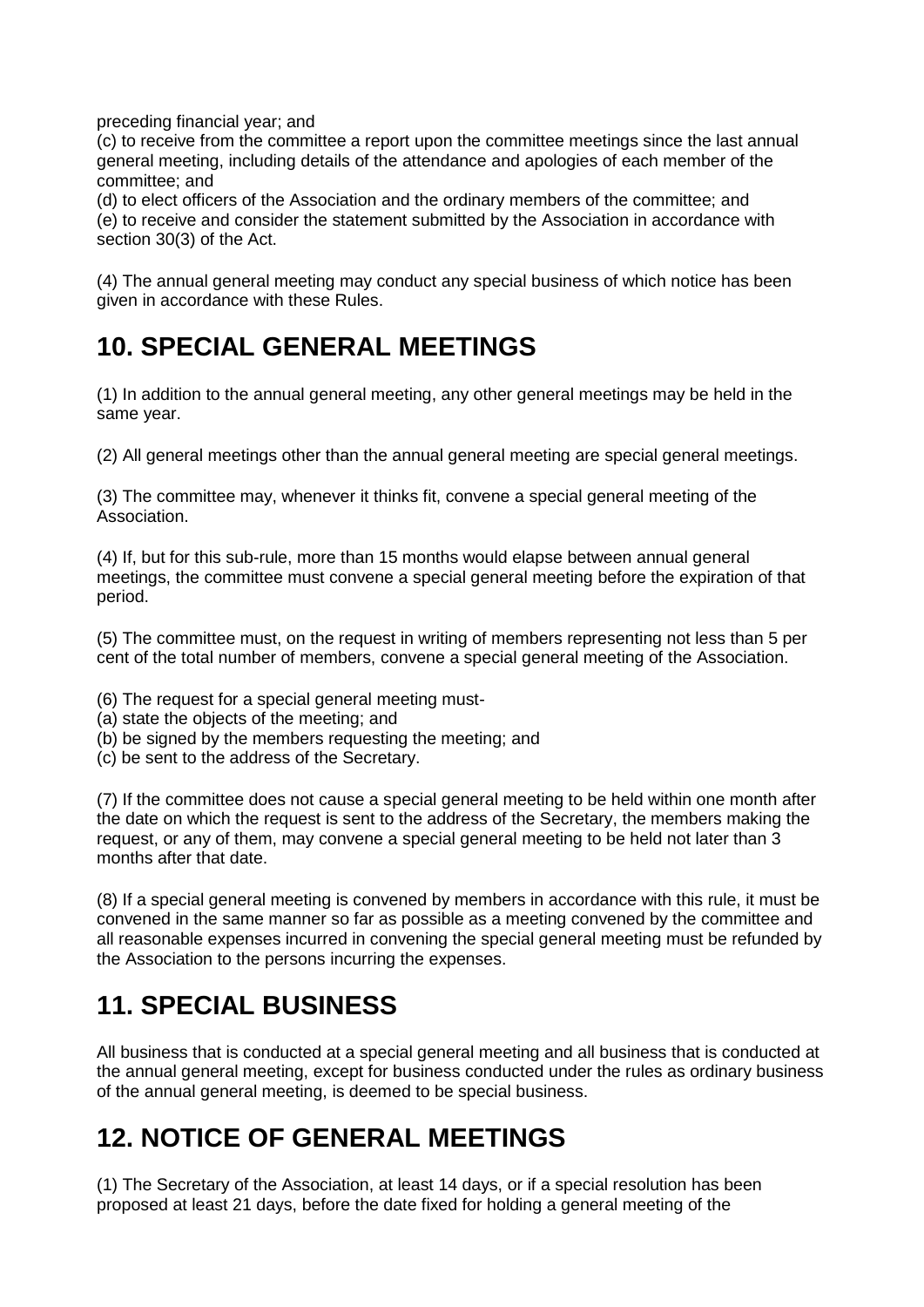Association, must cause to be sent to each member of the Association, a notice stating the place, date and time of the meeting and the nature of the business to be conducted at the meeting.

(2) Notice may be sent-

(a) by prepaid post to the address appearing in the register of members; or

(b) if the member requests, by facsimile transmission or electronic transmission.

(3) No business other than that set out in the notice convening the meeting may be conducted at the meeting.

(4) A member intending to bring any business before a meeting may notify in writing, or by electronic transmission, the Secretary of that business, who must include that business in the notice calling the next general meeting.

### **13. QUORUM AT GENERAL MEETINGS**

(1) No item of business may be conducted at a general meeting unless a quorum of members entitled under these Rules to vote is present at the time when the meeting is considering that item.

(2) The greater of:

(a) Four members personally present (being members entitled under these Rules to vote at a general meeting); or

(b) 10% of the financial members of the Association entitled under these Rules to vote at a general meeting constitutes a quorum for the conduct of the business of a general meeting.

(3) If, within half an hour after the appointed time for the commencement of a general meeting, a quorum is not present-

(i) in the case of a meeting convened upon the request of members--the meeting must be dissolved; and

(ii) in any other case--the meeting shall stand adjourned to the same day in the next week at the same time and (unless another place is specified by the Chairperson at the time of the adjournment or by written notice to members given before the day to which the meeting is adjourned) at the same place.

(4) If at the adjourned meeting the quorum is not present within half an hour after the time appointed for the commencement of the meeting, the members personally present (being not less than 3) shall be a quorum.

### **14. PRESIDING AT GENERAL MEETINGS**

(1) The President shall preside as Chairperson at each general meeting of the Association.

(2) If the President is absent from a general meeting, or are unable to preside, the members present must select one of their number to preside as Chairperson.

### **15. ADJOURNMENT OF MEETINGS**

(1) The person presiding may, with the consent of a majority of members present at the meeting, adjourn the meeting from time to time and place to place.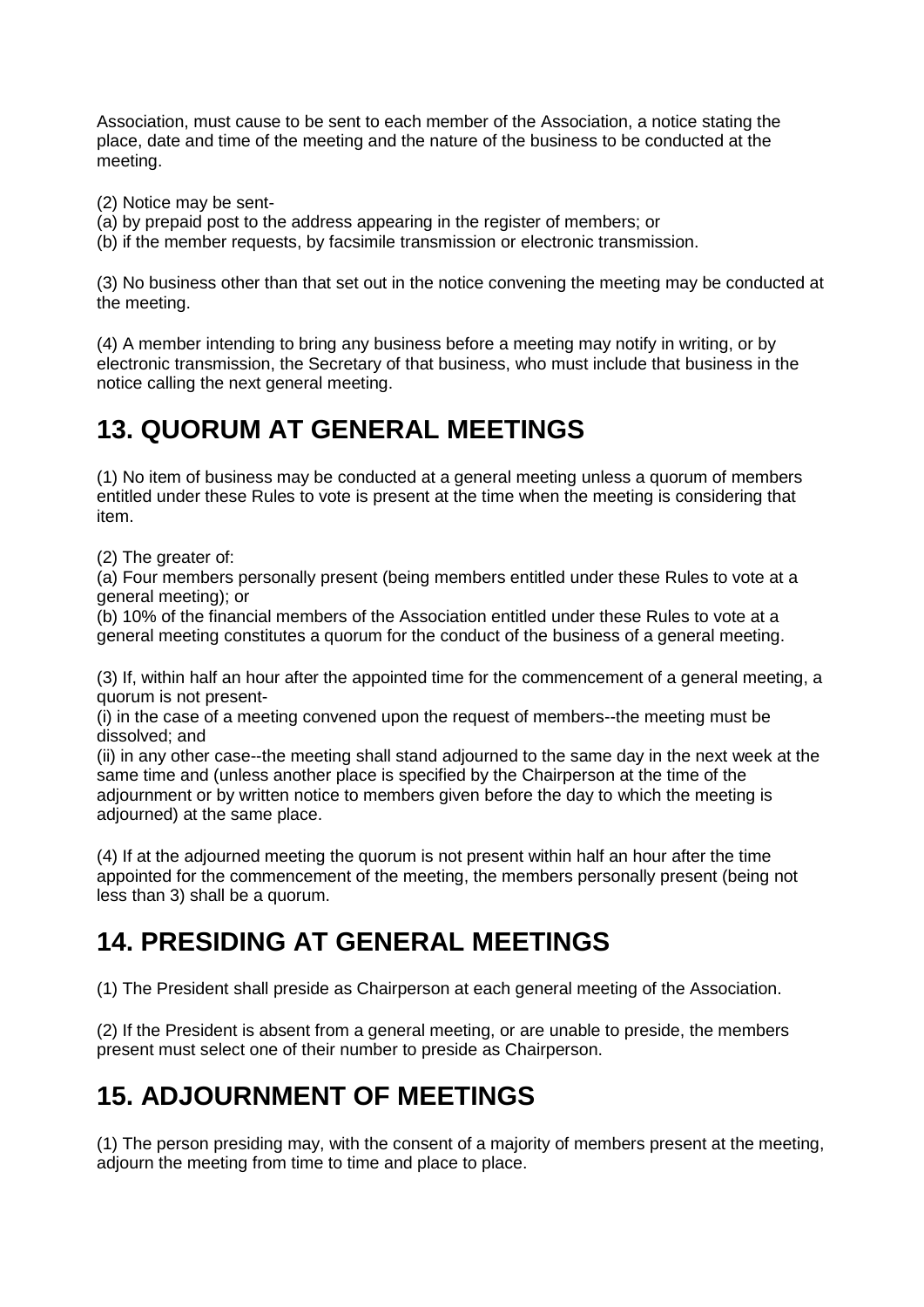(2) No business may be conducted at an adjourned meeting other than the unfinished business from the meeting that was adjourned.

(3) If a meeting is adjourned for 14 days or more, notice of the adjourned meeting must be given in accordance with rule 12.

(4) Except as provided in sub-rule (3), it is not necessary to give notice of an adjournment or of the business to be conducted at an adjourned meeting.

#### **16. VOTING AT GENERAL MEETINGS**

(1) A question arising at a general meeting of the Club shall be determined on a show of hands unless before or on the declaration of the show of hands a poll is demanded in accordance with rule 17.

(2) Upon any question arising at a general meeting of the Association, a member has one vote only.

(3) All votes must be given personally or by proxy.

(4) In the case of an equality of voting on a question, the Chairperson of the meeting is entitled to exercise a second or casting vote.

(5) A member is not entitled to vote at a general meeting unless all moneys due and payable by the member to the Association have been paid, other than the amount of the annual subscription payable in respect of the current financial year.

### **17. POLL AT GENERAL MEETINGS**

(1) If at a meeting a poll on any question is demanded by not less than 3 members, it must be taken at that meeting in such manner as the Chairperson may direct and the resolution of the poll shall be deemed to be a resolution of the meeting on that question.

(2) A poll that is demanded on the election of a Chairperson or on a question of an adjournment must be taken immediately and a poll that is demanded on any other question must be taken at such time before the close of the meeting as the Chairperson may direct.

#### **18. MANNER OF DETERMINING WHETHER RESOLUTION CARRIED**

If a question arising at a general meeting of the Association is determined on a show of hands- (a) a declaration by the Chairperson that a resolution has been-

(i) carried; or

(ii) carried unanimously; or

(iii) carried by a particular majority; or

(iv) lost; and

(b) an entry to that effect in the minute book of the Association--

is evidence of the fact, without proof of the number or proportion of the votes recorded in favour of, or against, that resolution.

### **19. PROXIES**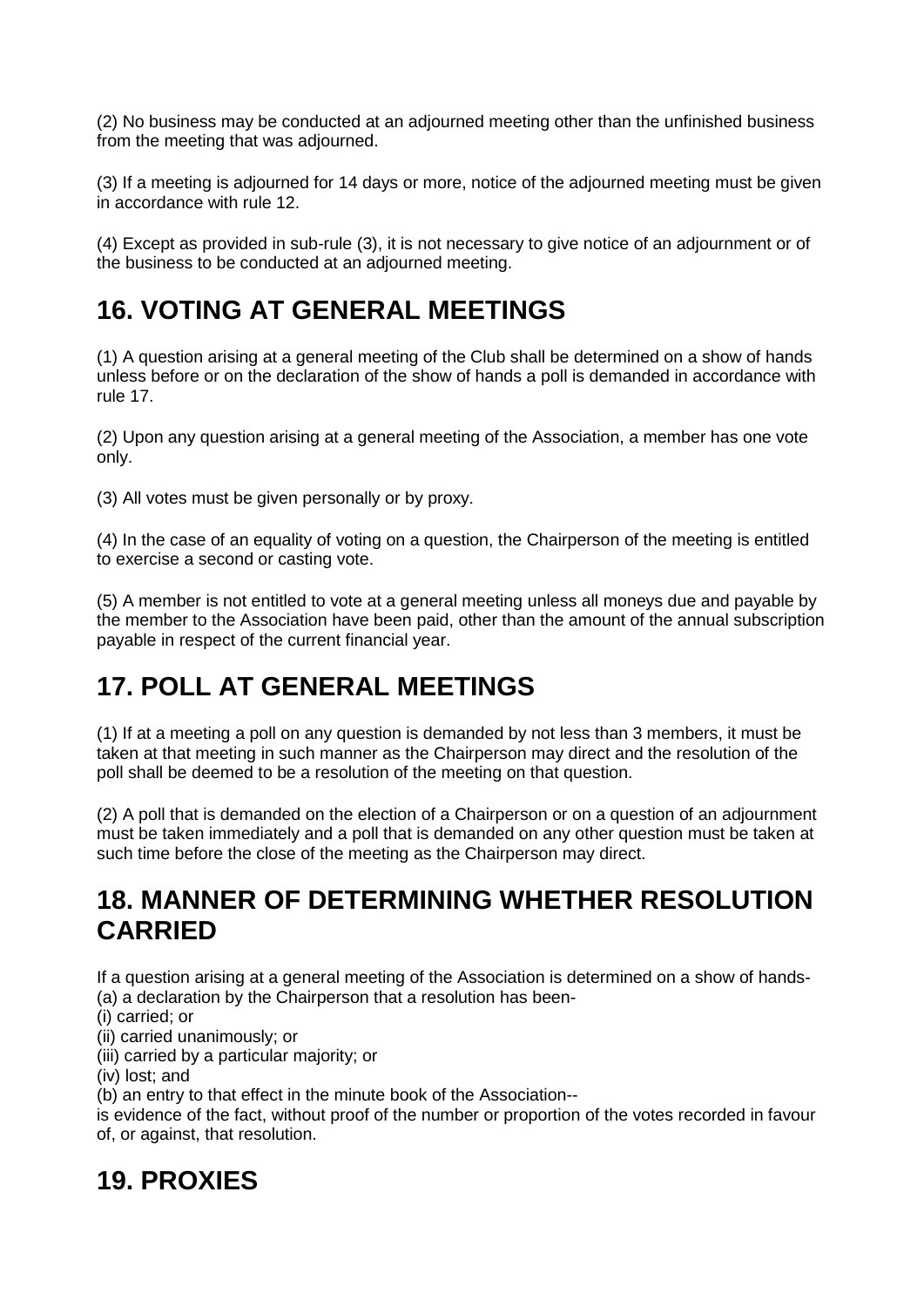(1) Each member is entitled to appoint another member as a proxy by notice given to the Secretary no later than 24 hours before the time of the meeting in respect of which the proxy is appointed.

(2) The notice appointing the proxy must be in the form set out by the committee.

(3) A copy of the form by which a member may appoint a proxy must accompany the notification of the meeting sent to each member in accordance with rule 12.

#### **20. COMMITTEE OF MANAGEMENT**

(1) The affairs of the Association shall be managed by the committee of management.

(2) The committee-

(a) shall control and manage the business and affairs of the Association; and

(b) may, subject to these Rules, the Act and the Regulations, exercise all such powers and functions as may be exercised by the Association other than those powers and functions that are required by these Rules to be exercised by general meetings of the members of the Association; and

(c) subject to these Rules, the Act and the Regulations, has power to perform all such acts and things as appear to the committee to be essential for the proper management of the business and affairs of the Association; and

(d) shall ensure that the following positions are filled by a member of the Association:

(i) Team Managers for teams taking part in Track & Field, and Road/Cross Country competitions (ii) A Delegate(s) to represent the Association and vote in accordance with committee

instructions at the Athletics Victoria Annual General Meeting or Special General Meetings as called

(iii) A Delegate(s) to represent the Association at Region Track and Field committee meetings (iv) A member to oversee communications with members through the official newsletter or club website.

(v) Any other position deemed necessary by the committee.

(3) Subject to section 23 of the Act, the committee shall consist of-

(a) the officers of the Association; and

(b) four ordinary members--

each of whom shall be elected at the annual general meeting of the Association in each year.

### **21. OFFICE HOLDERS**

(1) The officers of the Association shall be-

(a) a President;

(b) a Secretary;

- (c) a Treasurer; and
- (d) a Registrar.

(2) It is a requirement that all office holders be a financial member of Athletics Victoria at the time of election or appointment. Athletics Victoria financial members are deemed as registered competing members, registered officials, coaches accredited under the national coach accreditation scheme and resident in Victoria, associate members and life members.

(3) The provisions of rule 23, so far as they are applicable and with the necessary modifications, apply to and in relation to the election of persons to any of the offices referred to in sub-rule (1).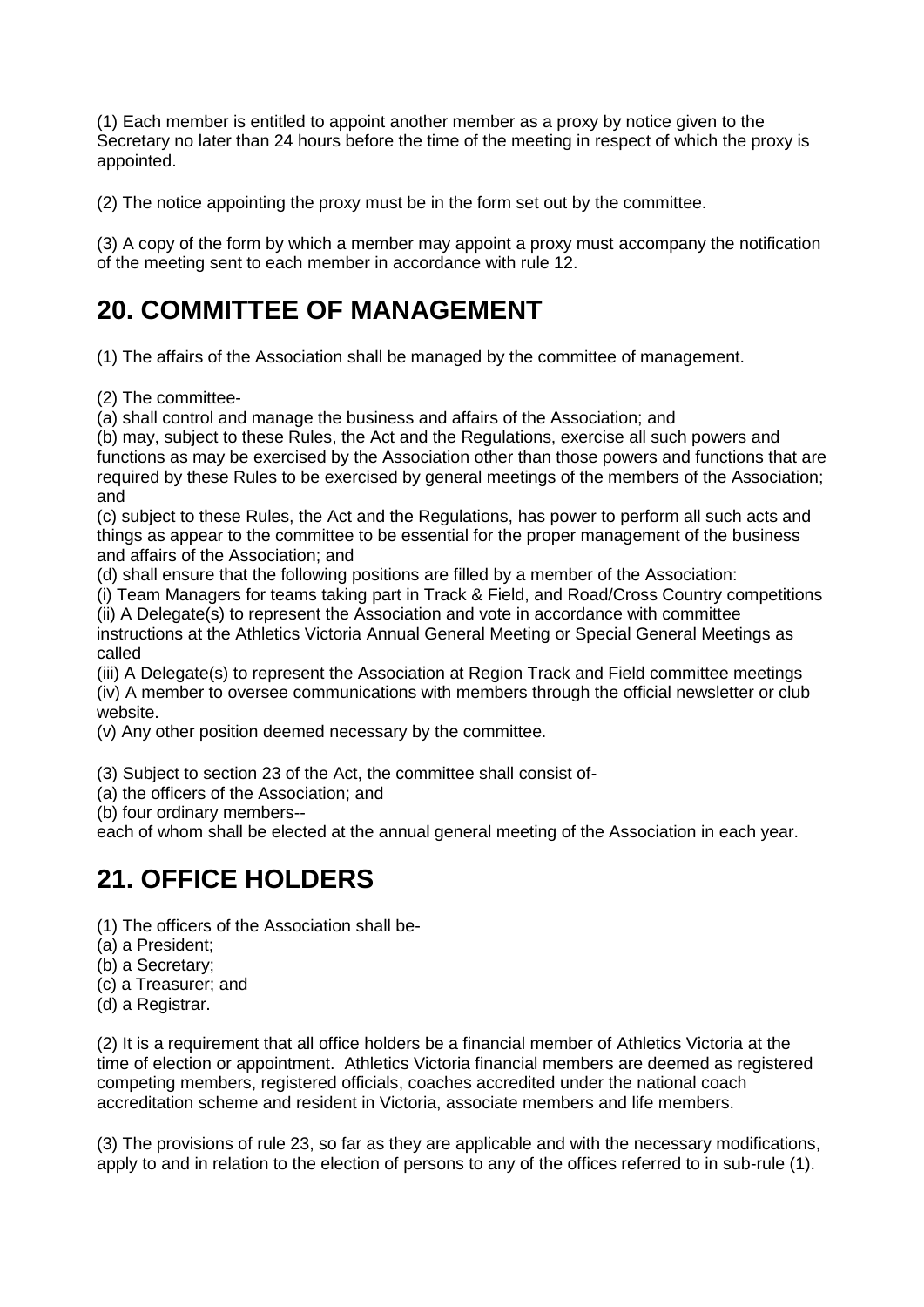(4) Each officer of the Association shall hold office until the annual general meeting next after the date of his or her election but is eligible for re-election.

(5) In the event of a casual vacancy in any office referred to in sub-rule (1), the committee may appoint one of its members to the vacant office and the member appointed may continue in office up to and including the conclusion of the annual general meeting next following the date of the appointment.

#### **22. ORDINARY MEMBERS OF THE COMMITTEE**

(1) Subject to these Rules, each ordinary member of the committee shall hold office until the annual general meeting next after the date of election but is eligible for re-election.

(2) In the event of a casual vacancy occurring in the office of an ordinary member of the committee, the committee may appoint a member of the Association to fill the vacancy and the member appointed shall hold office, subject to these Rules, until the conclusion of the annual general meeting next following the date of the appointment.

#### **23. ELECTION OF OFFICERS AND ORDINARY COMMITTEE MEMBERS**

(1) The election of office bearers and ordinary members of the committee shall be conducted at the annual general meeting in accordance with the usual voting procedures as outlined in rules 16 to 18 inclusive.

(2) A nomination of a member of the Association for election in accordance with sub-rule (1) must be made:

- (a) at the annual general meeting;
- (b) by two members of the Association;
- (c) with the express consent of the candidate.

(3) A member is not eligible for nomination for election in accordance with sub-rule (1) unless all moneys due and payable by the member to the Association have been paid, other than the amount of the annual subscription payable in respect of the current financial year.

### **24. VACANCIES**

The office of an officer of the Association, or of an ordinary member of the committee, becomes vacant if the officer or member-

(a) ceases to be a member of the Association; or

(b) becomes an insolvent under administration within the meaning of the Corporations Law; or (c) resigns from office by notice in writing given to the Secretary.

#### **25. MEETINGS OF THE COMMITTEE**

(1) The committee must meet at least 3 times in each year at such place and such times as the committee may determine.

(2) Special meetings of the committee may be convened by the President or by any 4 members of the committee.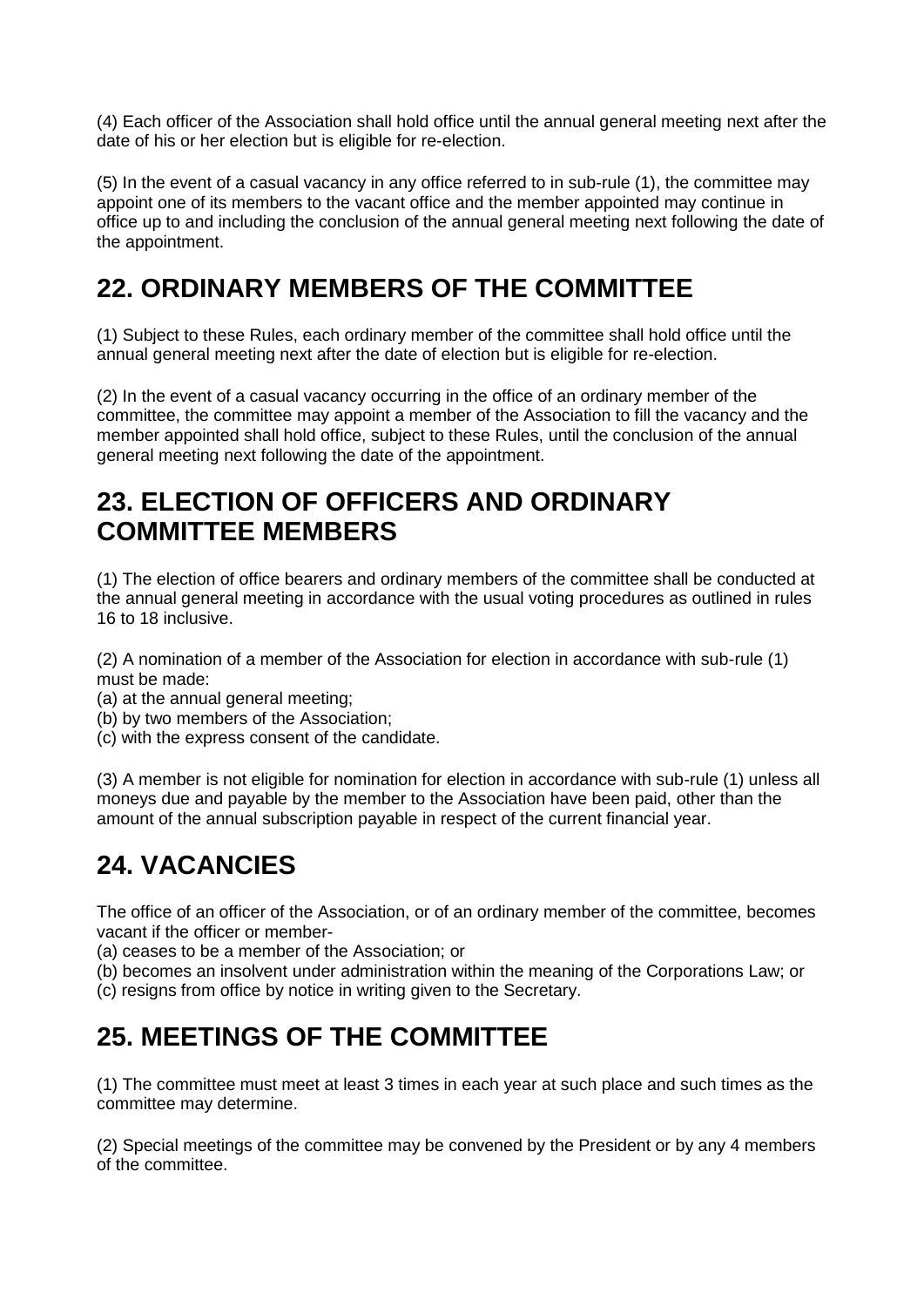(3) Attendance at any of the association meetings is open to any members of the association.

### **26. NOTICE OF COMMITTEE MEETINGS**

(1) Written notice of each committee meeting must be given to each member of the committee at least 2 business days before the date of the meeting.

(2) Written notice must be given to members of the committee of any special meeting specifying the general nature of the business to be conducted and no other business may be conducted at such a meeting.

### **27. QUORUM FOR COMMITTEE MEETINGS**

(1) Any 4 members of the committee constitute a quorum for the conduct of the business of a meeting of the committee.

(2) No business may be conducted unless a quorum is present.

(3)If within half an hour of the time appointed for the meeting a quorum is not present-

(a) in the case of a special meeting--the meeting lapses;

(b) in any other case--the meeting shall stand adjourned to the same place and the same time and day in the following week.

(4)The committee may act notwithstanding any vacancy on the committee.

### **28. PRESIDING AT COMMITTEE MEETINGS**

At meetings of the committee-

(a) the President presides; or

(b) if the President is absent, or is unable to preside, the members present must choose one of their members to preside.

#### **29. VOTING AT COMMITTEE MEETINGS**

(1) Questions arising at a meeting of the committee, or at a meeting of any sub-committee appointed by the committee, shall be determined on a show of hands or, if a member requests, by a poll taken in such manner as the person presiding at that meeting may determine.

(2) Each member present at a meeting of the committee, or at a meeting of any sub-committee appointed by the committee (including the person presiding at the meeting), is entitled to one vote and, in the event of an equality of votes on any question, the person presiding may exercise a second or casting vote.

#### **30. REMOVAL OF COMMITTEE MEMBER**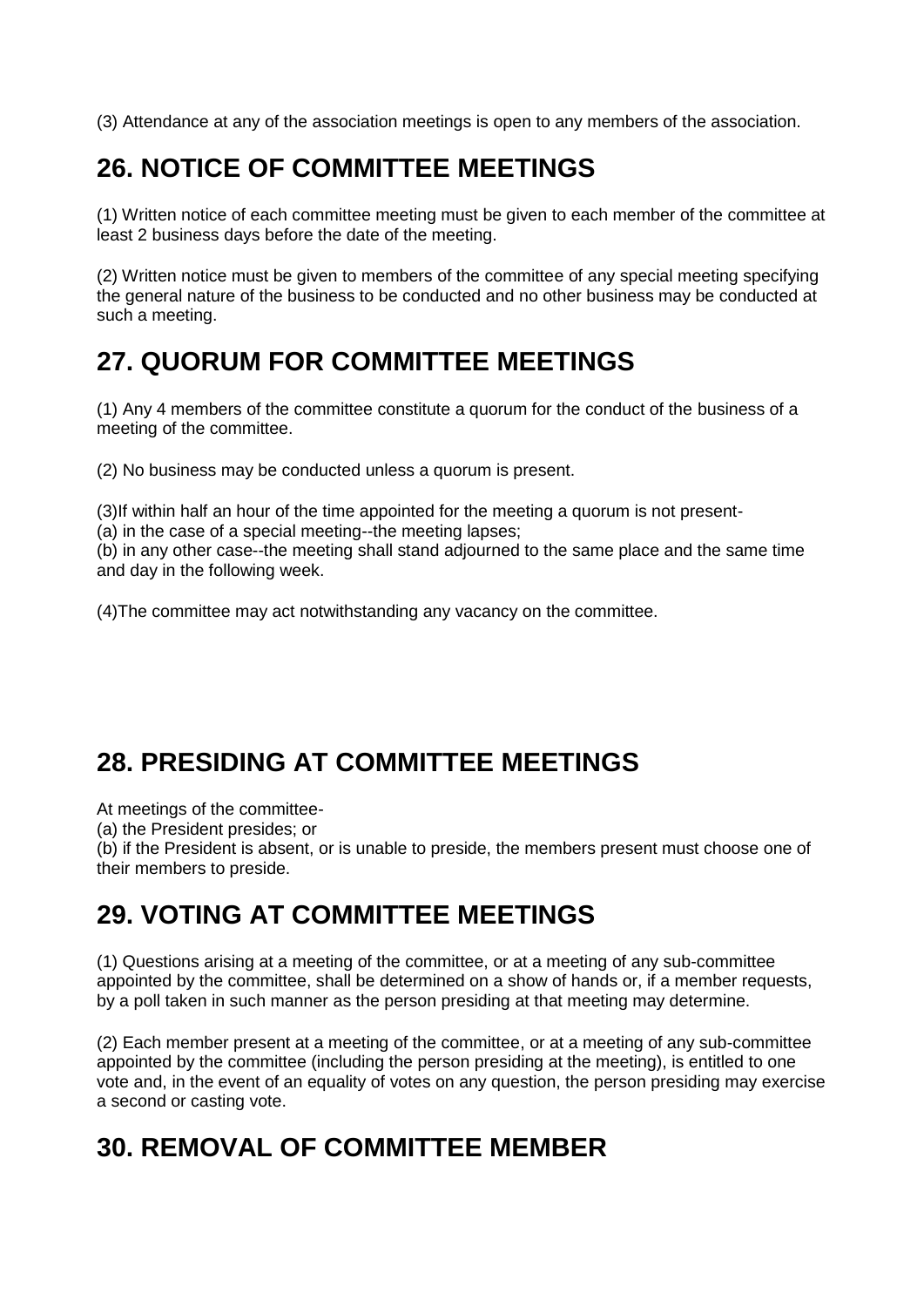(1) The Association in general meeting may, by resolution, remove any member of the committee before the expiration of the member's term of office and appoint another member in his or her place to hold office until the expiration of the term of the first-mentioned member.

(2) A member who is the subject of a proposed resolution referred to in sub-rule (1) may make representations in writing to the Secretary or President of the Association (not exceeding a reasonable length) and may request that the representations be provided to the members of the Association.

(3) The Secretary or the President may give a copy of the representations to each member of the Association or, if they are not so given, the member may require that they be read out at the meeting.

(4) Any member of the committee who is absent (without giving notification to the Secretary) from three consecutive committee meetings may be required to forfeit membership of the committee.

## **31. SECRETARY**

(1) The Secretary of the Association must keep minutes of the resolutions and proceedings of each general meeting, and each committee meeting, together with a record of the names of persons present at committee meetings.

(2) The Secretary shall issue all notices of meetings and conduct all correspondence.

(3) The Secretary is responsible for the preparation of the annual reports of the year's activities to be submitted to the annual general meeting in accordance with rule 9.

### **32. FUNDS**

(1) The Treasurer of the Association must;

(a) collect and receive all moneys due to the Association and make all payments authorised by the Association; and

(b) keep correct accounts and books showing the financial affairs of the Association with full details of all receipts and expenditure connected with the activities of the Association.

(2) All cheques, drafts, bills of exchange, promissory notes and other negotiable instruments must be signed by two nominated registered signatories of the association.

(3) The funds of the Association shall be derived from entrance fees, annual subscriptions, donations and such other sources as the committee determines.

(4) The Registrar is authorised to receive fees due to the association for registration.

#### **33. SEAL**

(1) The common seal of the Association must be kept in the custody of the Secretary.

(2) The common seal must not be affixed to any instrument except by the authority of the committee and the affixing of the common seal must be attested by the signatures either of two members of the committee or, of one member of the committee and of the public officer of the Association.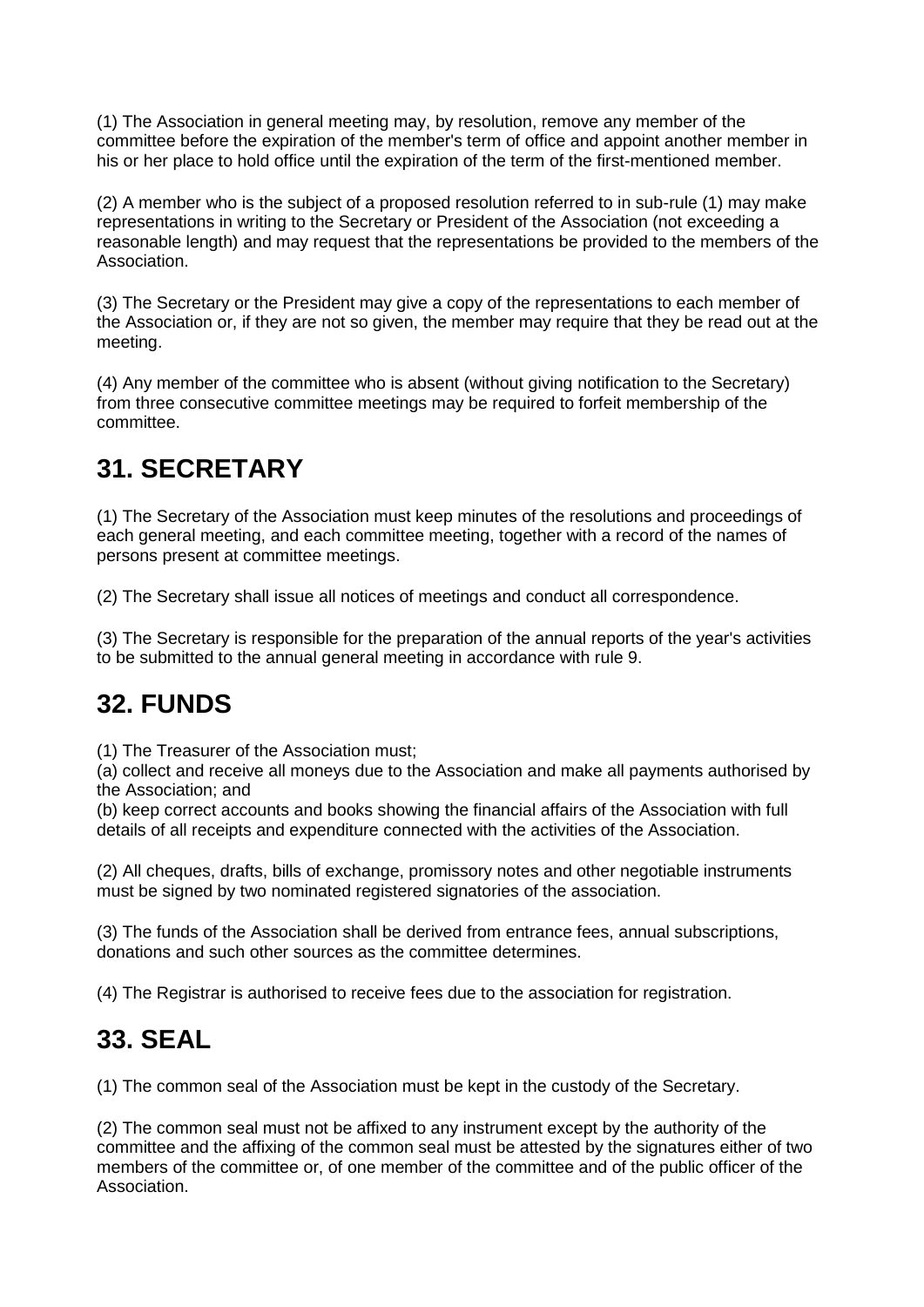### **34. NOTICE TO MEMBERS**

Except for the requirement in rule 12, any notice that is required to be given to a member, by on behalf of the Association, under these Rules may be given by-

(a) delivering the notice to the member personally; or

(b) sending it by prepaid post addressed to the member at that member's address shown in the register of members; or

(c) facsimile transmission, if the member has requested that the notice be given to him or her in this manner; or

(d) electronic transmission, if the member has requested that the notice be given to him or her in this manner.

### **35. WINDING UP**

(1) The Association shall not be wound up or dissolved except at an Annual or Special General Meeting convened for the purpose of which not less than 4 weeks notice shall be given to all members of the Association.

(2) Any motion that the Association shall be wound up or dissolved must be carried out by a three-quarters majority of those present and entitled to vote.

(3) If a motion referred to in sub-rule (2) is carried by the required majority, or if the Association is otherwise de-registered, any assets remaining after the satisfaction of the Association's debts and liabilities shall not be paid or distributed among the members of the Association, but shall be given or transferred to Athletics Victoria Incorporated, or any corporation or organization succeeding Athletics Victoria Incorporated.

#### **36. CUSTODY AND INSPECTION OF BOOKS AND RECORDS**

(1) Except as otherwise provided in these Rules, the Secretary must keep in his or her custody or under his or her control all books, documents and securities of the Association.

(2) All accounts, books, securities and any other relevant documents of the Association must be available for inspection free of charge by any member upon request.

(3) A member may make a copy of any accounts, books, securities and any other relevant documents of the Association.

### **37. COLOURS AND UNIFORM**

(1) The Club Colours are black and yellow

(2) The uniform shall use any of the Club Colours in a design as specified by the committee and approved by Athletics Victoria.

### **38. AFFILIATION**